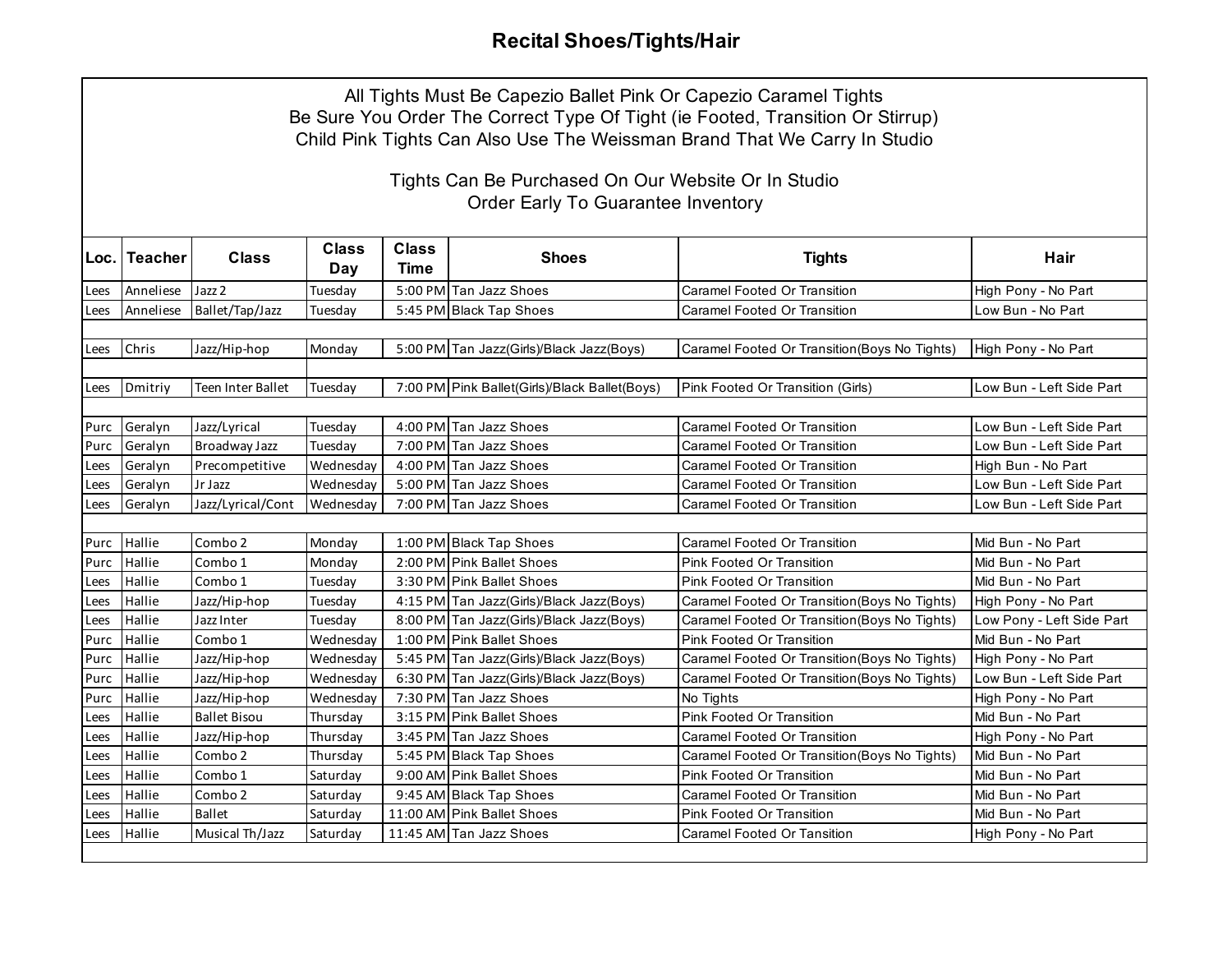## **Recital Shoes/Tights/Hair**

|      | Loc. Teacher | <b>Class</b>        | <b>Class</b><br>Day | <b>Class</b><br>Time | <b>Shoes</b>                                 | <b>Tights</b>                                | Hair                        |  |
|------|--------------|---------------------|---------------------|----------------------|----------------------------------------------|----------------------------------------------|-----------------------------|--|
| Purc | Igor         | <b>Ballet</b>       | Monday              |                      | 5:00 PM Pink Ballet Shoes                    | <b>Pink Footed Or Transition</b>             | Low Bun - Left Side Part    |  |
| Purc | Igor         | Jr Teen Ballet      | Monday              |                      | 6:00 PM Pink Ballet Shoes                    | Pink Footed Or Transition                    | Low Bun - Left Side Part    |  |
| Purc | Igor         | Teen Ballet         | Monday              |                      | 7:00 PM Pink Ballet Shoes                    | <b>Pink Footed Or Transition</b>             | Low Bun - Left Side Part    |  |
| Lees | Igor         | Jr Ballet           | Wednesday           |                      | 4:00 PM Pink Ballet Shoes                    | Pink Footed Or Transition                    | Low Bun - Left Side Part    |  |
| Lees | Igor         | Ballet Int/adv      | Thursday            |                      | 4:00 PM Pink Ballet Shoes                    | Pink Footed Or Transition                    | Low Bun - Left Side Part    |  |
| Lees | Igor         | <b>Ballet Inter</b> | Thursday            |                      | 5:00 PM Pink Ballet Shoes                    | Pink Footed Or Transition                    | Low Bun - Left Side Part    |  |
|      |              |                     |                     |                      |                                              |                                              |                             |  |
| Lees | Jennifer     | Jazz/Lyrical        | Monday              |                      | 6:00 PM Tan Jazz Shoes                       | Caramel Footed Or Transition                 | Mid Bun - Left Side Part    |  |
| Lees | Jennifer     | Combo <sub>2</sub>  | Tuesday             |                      | 1:00 PM Black Tap Shoes                      | Caramel Footed Or Transition                 | High Bun - No Part          |  |
| Lees | Jennifer     | Ballet 1            | Tuesday             |                      | 3:30 PM Pink Ballet Shoes                    | Pink Footed Or Transition                    | High Bun - No Part          |  |
| Lees | Jennifer     | Combo 2             | Tuesday             | 4:15 PM TBD          |                                              | <b>Caramel Footed Or Transition</b>          | Low Pig Tails - Center Part |  |
| Lees | Jennifer     | Combo 1             | Thursday            |                      | 1:00 PM Black Tap Shoes                      | Caramel Footed Or Transition                 | High Bun - No Part          |  |
| Lees | Jennifer     | Combo 1             | Thursdav            |                      | 4:15 PM Pink Ballet Shoes                    | Pink Footed Or Transition                    | High Bun - No Part          |  |
| Lees | Jennifer     | Ballet/Tap/Jazz     | Thursday            |                      | 5:00 PM Black Tap SHoes                      | Caramel Footed Or Transition                 | High Bun - No Part          |  |
|      |              |                     |                     |                      |                                              |                                              |                             |  |
| Lees | Josh         | Ballet 2            | Monday              |                      | 4:15 PM Pink Ballet Shoes                    | Pink Footed Or Transition                    | High Bun - No Part          |  |
| Lees | Josh         | Minis Ballet        | Tuesday             |                      | 4:15 PM Pink Ballet Shoes                    | Pink Footed Or Transition                    | Low Bun - Left Side Part    |  |
|      |              |                     |                     |                      |                                              |                                              |                             |  |
| Lees | Kaitlin      | Jr Teen Ballet      | Monday              |                      | 6:00 PM Pink Ballet Shoes(Black Ballet Boys) | Pink Footed Or Transition (Girls)            | Low Bun - Left Side Part    |  |
| Lees | Kaitlin      | <b>Ballet</b>       | Wednesday           |                      | 4:00 PM Pink Ballet Shoes                    | Pink Footed Or Transition                    | High Bun - No Part          |  |
|      |              |                     |                     |                      |                                              |                                              |                             |  |
| Lees | Kaleigh      | Combo 2             | Monday              |                      | 3:45 PM Black Tap Shoes                      | Caramel Footed Or Transition                 | Mid Bun - No Part           |  |
| Lees | Kaleigh      | Ballet/Tap/Jazz     | Monday              |                      | 4:30 PM No Shoes                             | Caramel STIRRUP Tights                       | High Pony - No Part         |  |
| Lees | Kaleigh      | Combo 1             | Monday              |                      | 5:15 PM Pink Ballet (Boys Black Ballet)      | Pink Footed Or Transition (Boys Black Socks) | Mid Bun - No Part           |  |
| Lees | Kaleigh      | <b>Ballet Bisou</b> | Thursday            |                      | 9:15 AM Pink Ballet Shoes                    | <b>Pink Footed Or Transition</b>             | Mid Bun - No Part           |  |
| Lees | Kaleigh      | Combo 1/2           | Thursday            |                      | 10:15 AM Pink Ballet Shoes                   | Pink Footed Or Transition                    | Mid Bun - No Part           |  |
| Lees | Kaleigh      | Combo 2             | Thursday            |                      | 3:30 PM Black Tap Shoes                      | Caramel Footed Or Transition                 | Mid Bun - No Part           |  |
| Purc | Kaleigh      | Combo 2             | Friday              |                      | 9:00 AM Black Tap Shoes                      | Caramel Footed Or Transition                 | Mid Bun - No Part           |  |
| Purc | Kaleigh      | <b>Ballet Bisou</b> | Friday              |                      | 9:45 AM Pink Ballet (Boys Black Ballet)      | Pink Footed Or Transition (Boys Black Socks) | Mid Bun - No Part           |  |
| Purc | Kaleigh      | Combo 1             | Friday              |                      | 10:15 AM Pink Ballet Shoes                   | Pink Footed Or Transition                    | Mid Bun - No Part           |  |
| Lees | Kaleigh      | <b>Ballet Bisou</b> | Saturdav            |                      | 9:00 AM Pink Ballet Shoes                    | Pink Footed Or Transition                    | Mid Bun - No Part           |  |
| Lees | Kaleigh      | Combo 1             | Saturday            |                      | 9:30 AM Pink Ballet (Boys Black Ballet)      | Pink Footed Or Transition (Boys Black Socks) | Mid Bun - No Part           |  |
| Lees | Kaleigh      | Combo 2             | Saturday            |                      | 10:15 AM Black Tap Shoes                     | Caramel Footed Or Transition                 | Mid Bun - No Part           |  |
| Lees | Kaleigh      | <b>Ballet Bisou</b> | Saturday            |                      | 11:00 AM Pink Ballet Shoes                   | Pink Footed Or Transition                    | Mid Bun - No Part           |  |
| Lees | Kaleigh      | Jazz/Tumbling       | Saturday            |                      | 11:45 AM No Shoes                            | Caramel STIRRUP Tights                       | High Pony - No Part         |  |
|      |              |                     |                     |                      |                                              |                                              |                             |  |